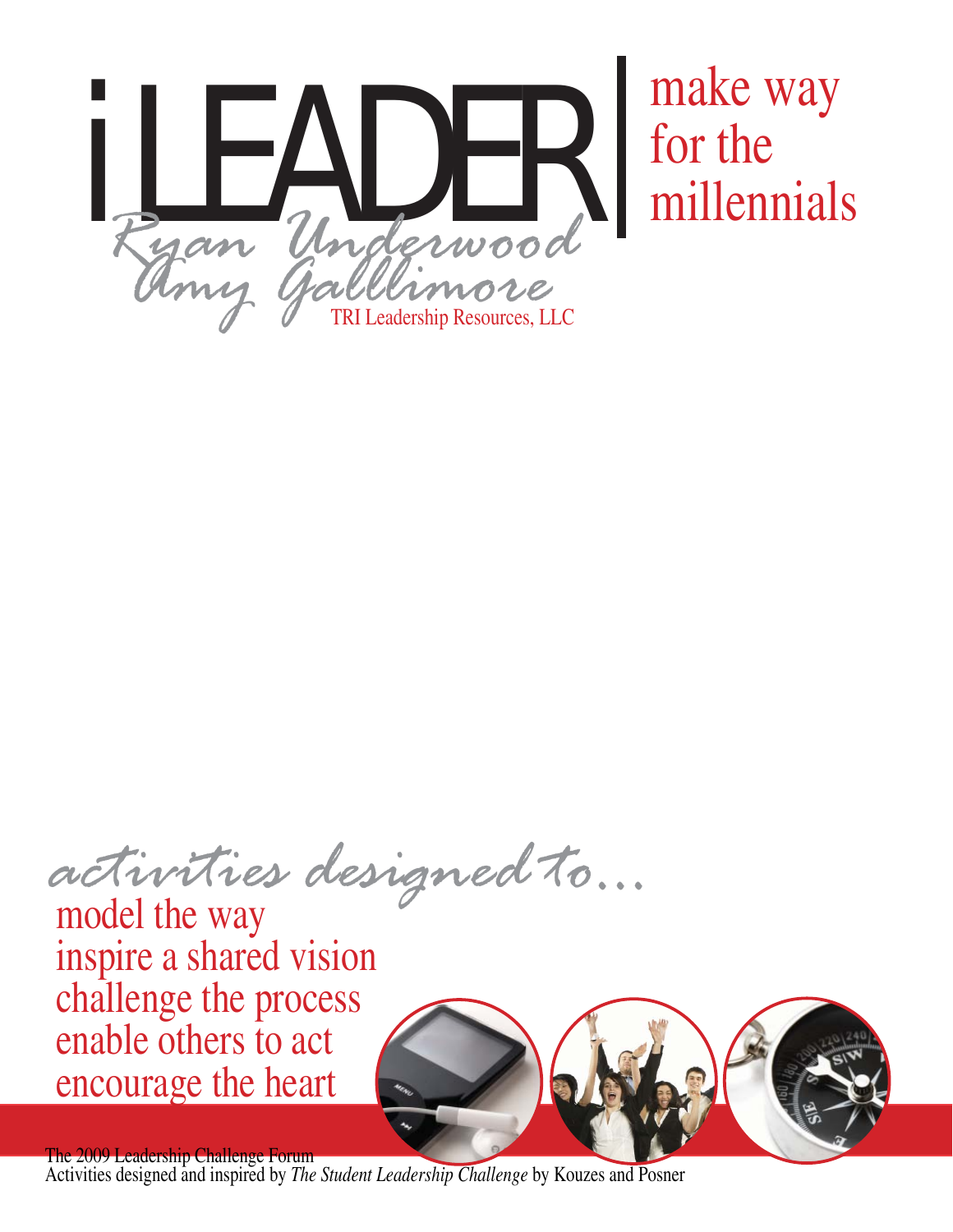## $\frac{1}{2}$   $\frac{1}{2}$   $\frac{1}{2}$   $\frac{1}{2}$   $\frac{1}{2}$   $\frac{1}{2}$   $\frac{1}{2}$   $\frac{1}{2}$   $\frac{1}{2}$   $\frac{1}{2}$   $\frac{1}{2}$   $\frac{1}{2}$   $\frac{1}{2}$   $\frac{1}{2}$   $\frac{1}{2}$   $\frac{1}{2}$   $\frac{1}{2}$   $\frac{1}{2}$   $\frac{1}{2}$   $\frac{1}{2}$   $\frac{1}{2}$   $\frac{1}{2}$  *Elvis Evolution*

The object of the activity is to become Elvis by moving up the "evolution" **chain by playing "Rock, Paper, Scissors" with other participants. Participants must make the movement of the animal and then challenge animals of their own species to a game of "Rock, Paper, Scissors." If parƟ cipants win the game, they move up to the next animal.** 

**If the parƟ cipant loses, they move down a level in the chain. Once a**  participant becomes Elvis, they are free to play against anyone – at any level. **However, Elvis never has to move down in the chain, even if he/she loses.** 

The order and movement of the evolution chain is as follows:

- Egg (hands folded together)
- Chicken (hands tucked under arm, flapping)
- Duck (hand in front of mouth like a duck bill)
- Bird (arms outstretched, flapping)
- Elvis (arms stretched above head in a victory position, two fingers giving a peace sign on each hand)

(You may choose to create your own random group of animals to create the chain. However, each animal must have a movement that coordinates with it.)

The rules of the activity are as follows:

- Everyone begins at the bottom of the evolution chain (egg).
- You can only challenge your own species. Example: eggs can only play Rock Paper Scissors" against other eggs, chickens can only challenge other chickens, etc.
- If you win the game, you move up a level in the chain and move on to find another person of the same species to play against. Example: Two eggs play and the egg that wins moves to become a chicken. The defeated player remains an egg. Two ducks play against each other – the winning duck becomes a bird, the defeated duck becomes a chicken.

## model the way inspire a shared vision challenge the process enable others to act encourage the heart

## for the millennials notes NOTES *notes*

2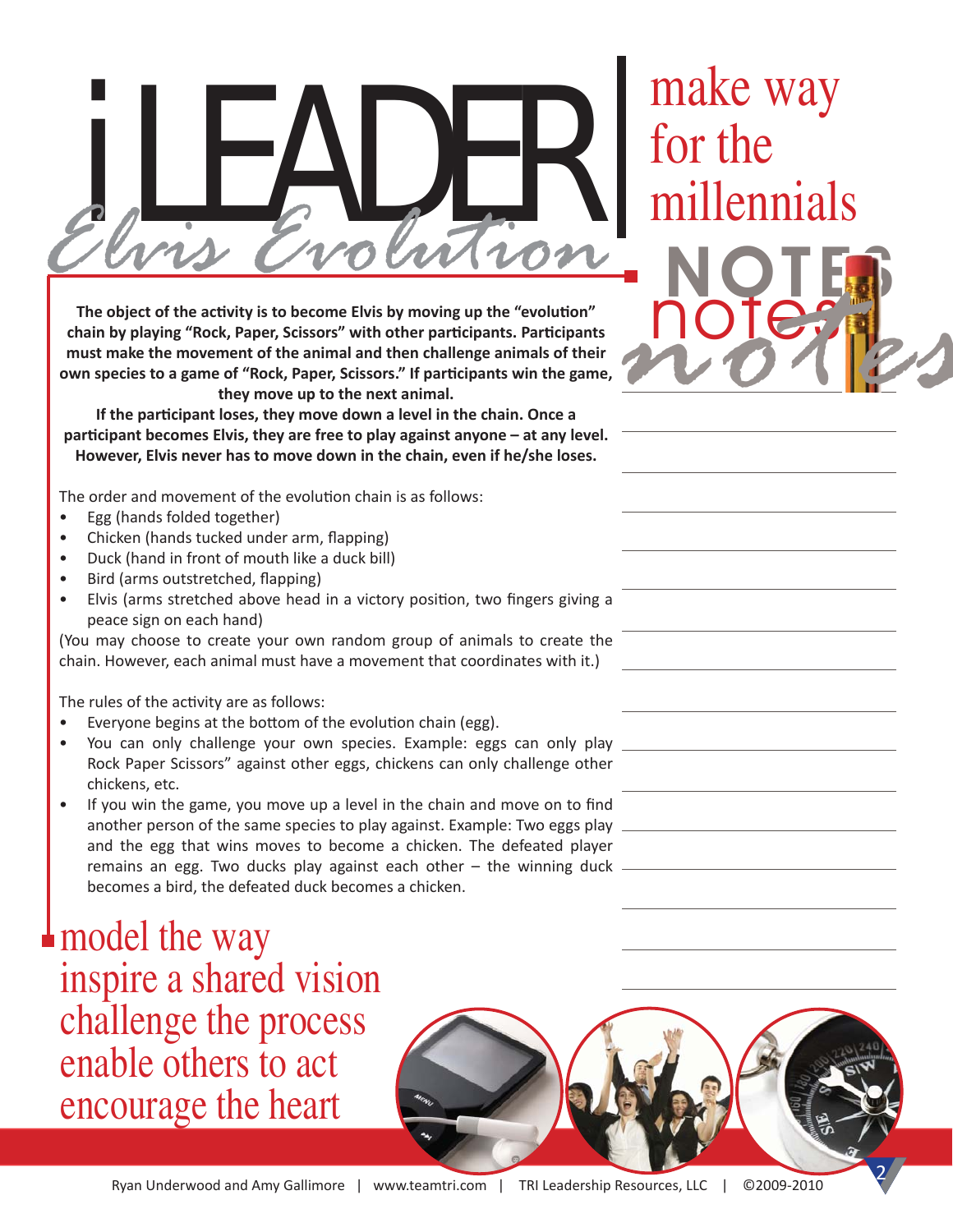## $\frac{1}{2}$   $\frac{1}{2}$   $\frac{1}{2}$   $\frac{1}{2}$   $\frac{1}{2}$   $\frac{1}{2}$   $\frac{1}{2}$   $\frac{1}{2}$   $\frac{1}{2}$   $\frac{1}{2}$   $\frac{1}{2}$   $\frac{1}{2}$   $\frac{1}{2}$   $\frac{1}{2}$   $\frac{1}{2}$   $\frac{1}{2}$   $\frac{1}{2}$   $\frac{1}{2}$   $\frac{1}{2}$   $\frac{1}{2}$   $\frac{1}{2}$   $\frac{1}{2}$  *Elvis Evolution*

Once Elvis status is reached, Elvis can play anyone but can never lose. Example: Elvis challenges an egg and the egg loses. The egg must remain an egg. Elvis is still Elvis. Elvis then challenges a bird. The wins and the bird becomes Elvis, and the original Elvis remains as an Elvis.

for the millennials notes NOTES *notes*

The Leader Lesson:

At the end of the activity, ask which participants were able to achieve Elvis status. Ask participants to think about their strategy for after they become Elvis. Also, ask the participants who were not Elvis to think about their encounters with Elvis. Discuss that the process of becoming Elvis can be similar to two ways they can approach leadership.

1. After becoming Elvis, did they intentionally seek out the eggs and chickens and work with them until they were able to achieve the highest level. Or…

2. Did they intentionally seek out those closes to achievement (birds and ducks) and play against them until they were eggs and chickens again.